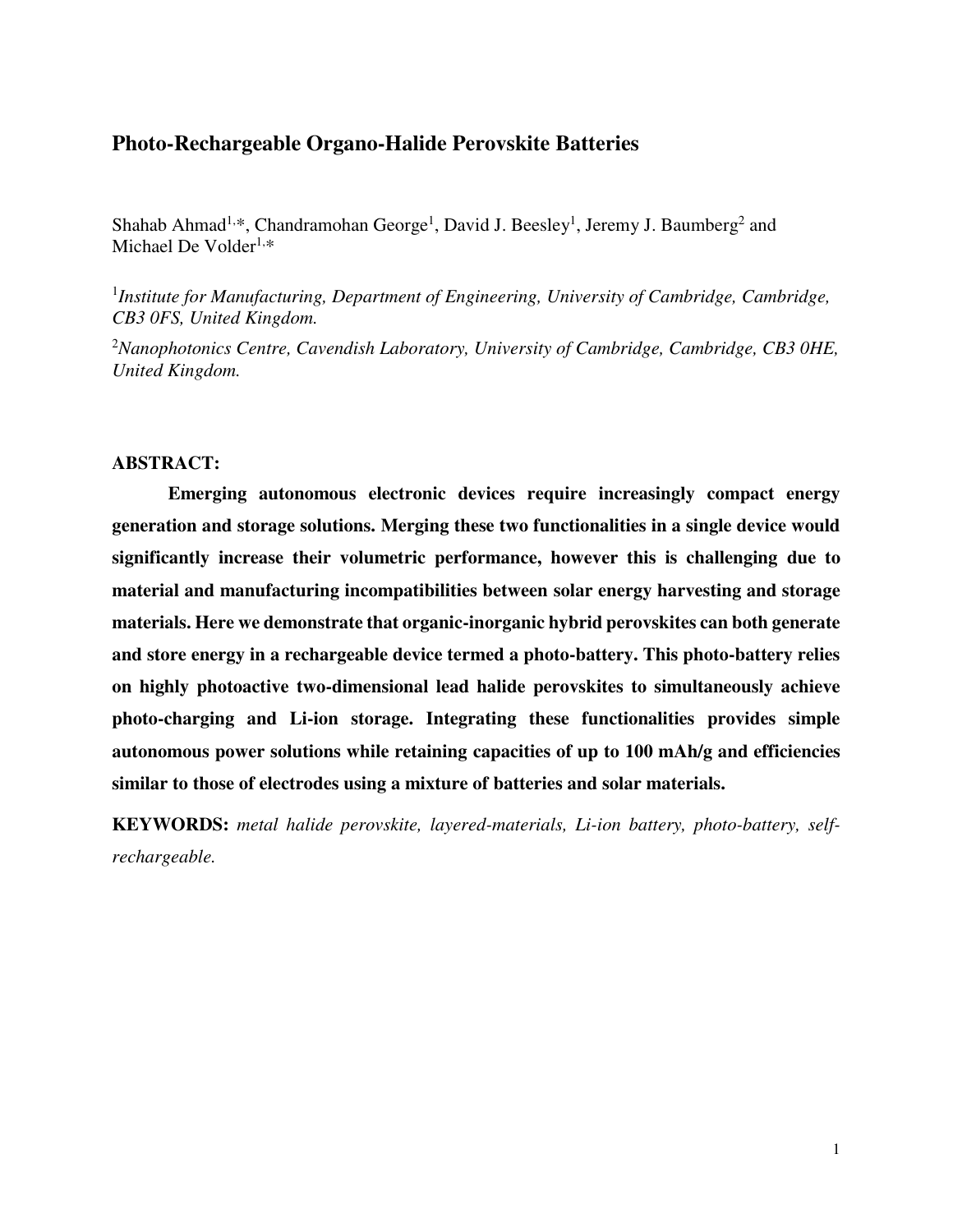The internet of things (IoT), smart cities, and other autonomous connected devices require continuous remote power sources for sensing, data processing, and communication<sup>1,2</sup>. To date, these power requirements are typically met by combining solar cells with rechargeable batteries. However, the use of two separate devices results in duplicated components and increased packaging requirements which adds to the device complexity, weight and cost<sup>3</sup>. More fundamentally, this leads to ohmic transport losses, and is sub-optimal because most solar cells have an open circuit voltage of 0.6 to 1.0 V which is insufficient to charge commercial Li-ion batteries, thus requiring additional DC-to-DC convertors or stacked cells<sup>4</sup>. Ongoing research efforts have improved the packaging efficiency by integrating batteries and solar cells in the same housing, as well as by developing designs where electrodes are shared between the battery and the solar cell<sup>5-8</sup>. These advances in device integration reduce the ohmic transport losses and increase the gravimetric energy density. However, co-assembling devices remains an imperfect manufacturing and scientific solution. Going some way to address these issues, photo-electrodes that consist of a physical mixture of solar energy harvesting and Li-ion storage materials have recently been reported<sup>9,10</sup>. Physically mixing photovoltaic and storage materials allows for compact device implementation, but suffers from other fundamental limitations: these include the mismatch of energy levels between the light-absorbing and storage materials resulting in inefficient charge transfer, the blocking of light by the storage medium so that less light reaches the light-absorbing material, reduced charge transport due to poor interfaces between the two materials, and manufacturing challenges such as the phase segregation of the two materials. It is therefore clear that a new material system is needed to address the above issues.

Paolella et al. have recently demonstrated light-assisted delithiation of lithium iron phosphate (LiFePO4) nanocrystals in a two-electrode system where Li-metal is used as anode and a mixture of LiFePO<sub>4</sub> and Ru dye (N719) as cathode<sup>9</sup>. In this work, the solar energy harvesting is performed by the dye, and energy storage by LiFePO4, resulting in photo-conversion and storage efficiencies of  $0.06\%$ . In 2016, Sato et al. demonstrated a single anode material (TiO<sub>2</sub>) integrated into a semi-transparent battery electrode<sup>33,34</sup>. While this is an elegant solution,  $TiO<sub>2</sub>$  only absorbs light in the UV spectrum, and the cyclability, voltage window, and charge retention of these materials is rather limited. Miyasaka et al. reported a combined light conversion and energy storage device using soft carbonaceous materials where the photoactive layer is a thin LiI film is deposited on a mesoporous dye-filled  $TiO<sub>2</sub> film<sup>7</sup>$ , but the output power of these three-electrode devices in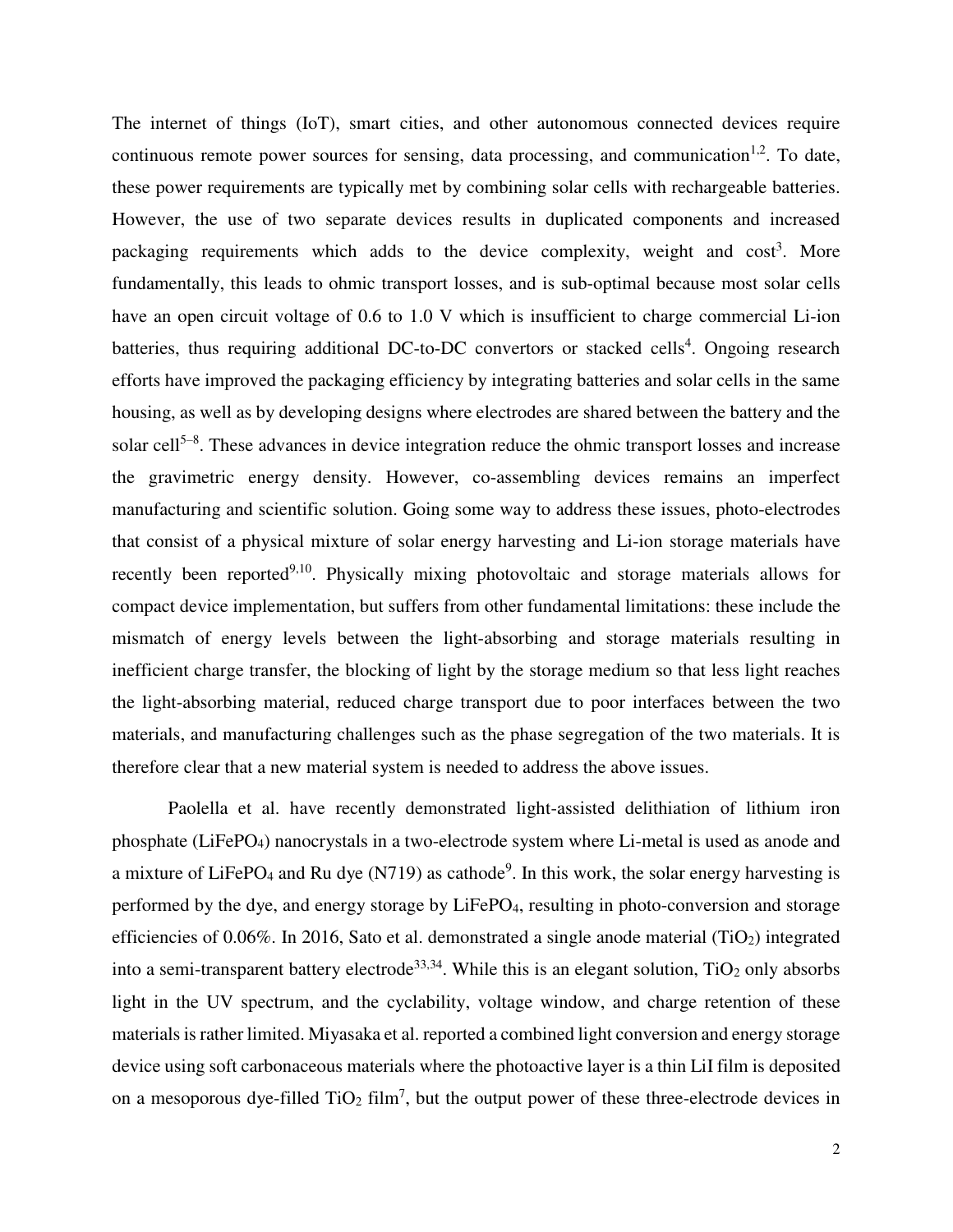sunlight is only 0.5mW with an open circuit voltage (OCV) of 0.45V. To the best of our knowledge, despite the above examples of photo-battery effects, the use of a *single* active material which can perform both photo-charging and energy storage processes efficiently has not been reported.

In recent years, 3D metal halide based perovskites have been studied intensively for use in solar cells because of their high conversion efficiencies of up to  $22\%$  <sup>11–13</sup>. More recently, reports have suggested perovskites might also be used as anode materials in Li-ion batteries<sup>21</sup>. However, these functionalities have never been combined in a single solar-battery device. Here we present the first report that polycrystalline metal-halide-based 2D perovskite materials, namely (RNH3)2MX<sup>4</sup> [R-organic, M-metal, X-halide], can combine both energy storage (battery functionality) and photo-charging (photovoltaic functionality) simultaneously (Figure 1a). This integration alleviates the above issues with composite devices and has the potential to open up an entirely new application domain for perovskites. 2D perovskites are used in this work because they self-assemble into very stable layered structures where inorganic monolayers of corner-sharing  $[MX<sub>6</sub>]<sup>4</sup>$  octahedra are confined between interdigitating bilayers of organic cations (Figure 1b)<sup>20</sup>. Their enhanced stability compared to 3D systems is important for battery applications, but comes at the cost of a lower solar cell efficiency due to the inhibition of out-of-plane charge transport by the organic cations<sup>17–19</sup>. The optical absorption of the  $(C_6H_9C_2H_4NH_3)_2PbI_4$  (hereafter CHPI) thin films show a characteristic strong exciton absorption peak at 508 nm with a broad band-to-band absorption around 380 nm (Figure 1c). Photoluminescence (PL) imaging of the perovskite films shows strong green emission, from the characteristic room temperature excitonic emission of CHPI (Figure 1d inset, excited with a 300 nm LED source,  $\lambda_{PL}$ ~518 nm)<sup>20</sup>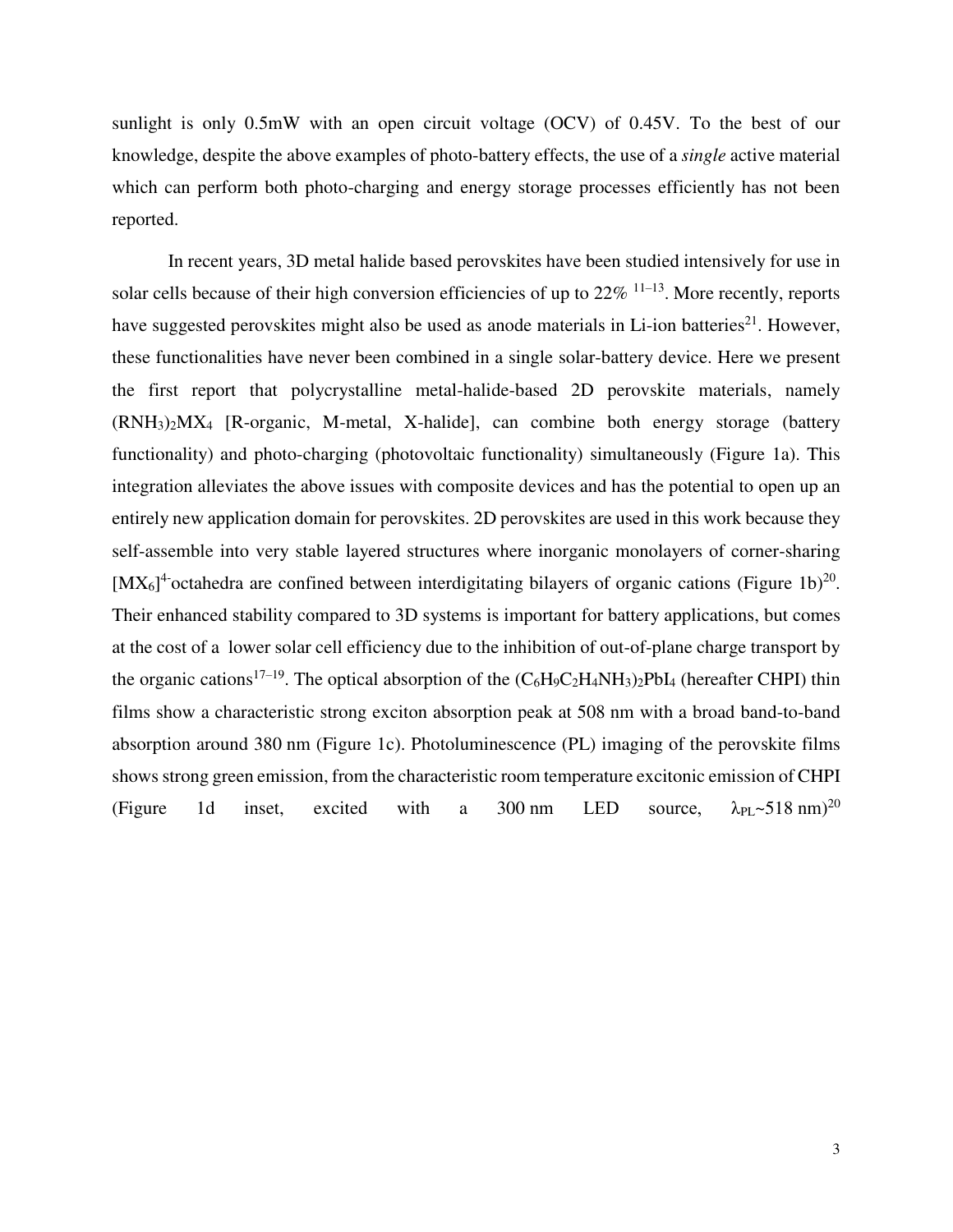

*Figure 1. 2D Perovskite and fabrication of photo-battery. a, Schematic representation of the photo-battery concept. b, Crystal structure of 2D layered perovskites (CHPI). c, Optical absorption spectra of CHPI thin films and transmission of FTO glass and graphene substrates. d, SEM image of drop-cast 2D perovskite electrodes taken at 45° tilt. The inset shows a PL image of the corresponding perovskite film (λex ~ 300 nm LED source). e, Schematic and f, energy level diagram of perovskite photo-batteries.* 

The application of 2D perovskites for energy storage applications has not been reported previously. Therefore, we start by analyzing the performance of 2D perovskites as a battery material in standard coin cell configurations (see Methods). The morphology of CHPI at the microscale is key for both the battery and solar performance, therefore, instead of using standard spin coating, which results in horizontal stacking of the 2D perovskite platelets (see Supporting Information, Figure  $S1a,b)^{20}$ , we drop-cast the perovskite solution blended with conductive additives (reduced graphene oxide, rGO) and a binder (PVDF) which results in vertically-aligned nanoplatelets (~320 nm thick and ~8-10 µm high, Figure 1d and Supporting Information, Figure S1c). Since these vertically aligned perovskite nanoplatelets are grown directly on the surface of the FTO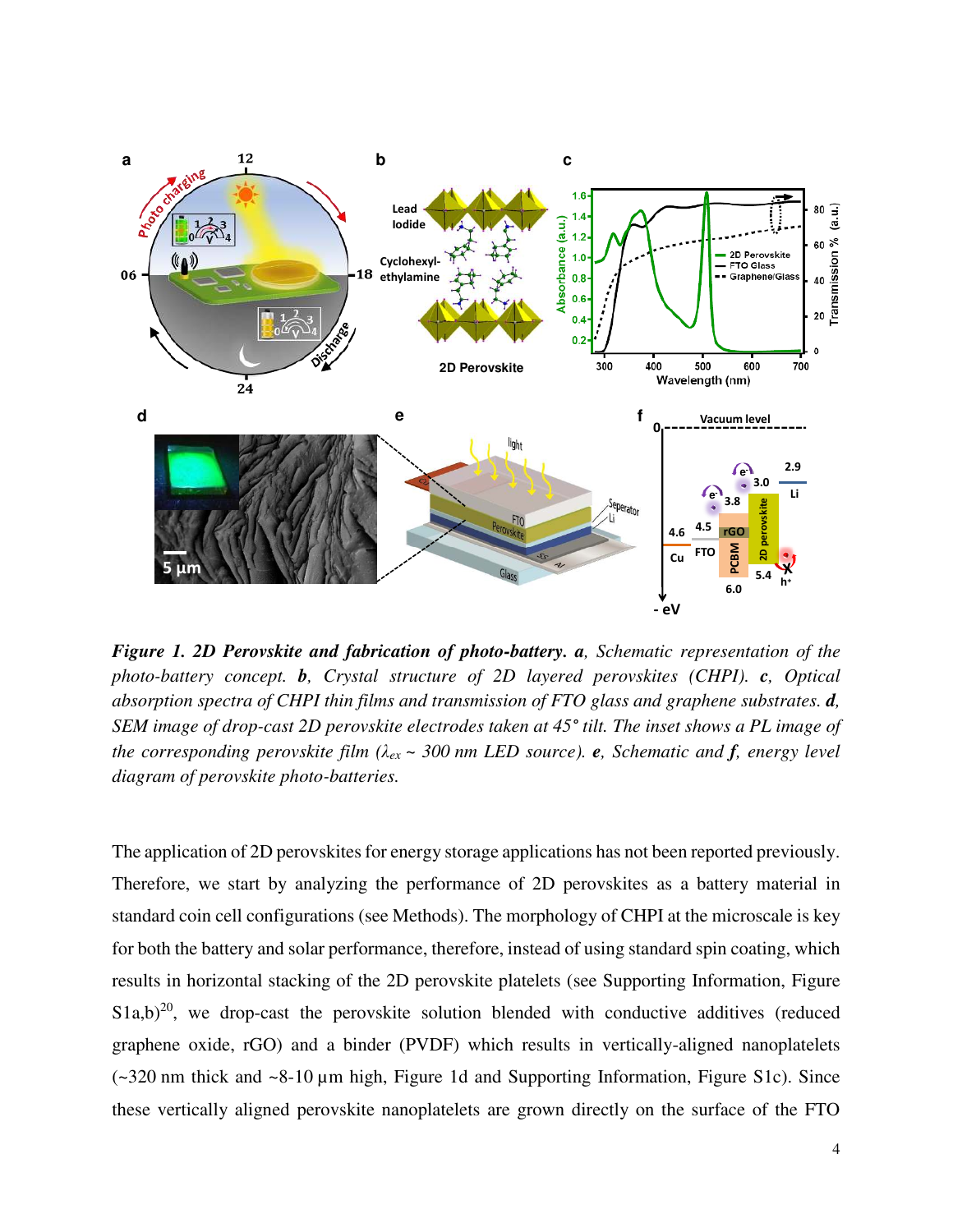substrate, there is a good interface and charge transfer from the perovskite film to the FTO. Thick films with vertically-aligned crystals introduce porosity, and improve light interaction when compared to pristine CHPI thin films (transmittance 50 % versus 14%, see Supporting Information, Figure S1d). At the same time, rGO improves the electrical transport within the film and PVDF enhances the mechanical stability of the cell. Other carbon-based conductive additives such as carbon nanotubes (CNTs) also produce functioning cells but of poorer cyclability and lower efficiency. A likely reason for the better performance of rGO is the lower work function of rGO (- 4.4 eV) compared to CNTs (-4.8 eV) which reduces the energy barrier for photo-electron transport from perovskite to rGO (Figure 1f). XRD measurements (see Supporting Information, Figure S1e,f) show that the presence of rGO in the perovskite film does not affect the intralayer *d*-spacing, which suggests the rGO is located in-between the perovskite crystals. Charge-discharge potential curves of coin cell (non-photo-chargeable) batteries (see Supporting Information, Figure S2a,b) show that lead-iodide perovskites offer capacities of ~90-100 mAh/g in the first cycle and 2D lead bromide  $((C_6H_9C_2H_4NH_3)_2PbBr_4$ , hereafter CHPB) perovskite cells achieve up to ~410 mAh/g, which is higher than the graphite anodes  $(\sim 370 \text{ mA}h/\text{g})$  used in commercial Li-ion batteries. In spite of exhibiting useful capacity these perovskite materials presently suffer from stability issues such that their capacity drops to a fifth of its initial value within a few galvanostatic chargedischarge cycles (see Supporting Information, Figure S2b). This accords with recent reports on non-photo-rechargeable 3D perovskites batteries<sup>21</sup>. Indeed these stability issues are being addressed intensely by the perovskite community for various other applications<sup>22</sup>.

A hybrid device architecture is designed to achieve the above-mentioned simultaneous solar-battery functionality (Figure 1e). Briefly, a 2D perovskite-rGO-PVDF film is sandwiched between a separator (frit) and a transparent collector electrode (here fluorine-doped tin oxide, FTO, see Methods). For energetically favorable transport of electrons from the perovskite to the electron-selective electrode (Cu-foil), either rGO or PCBM are used as electron transport materials (see Methods and Figure 1f). A mesh-like Cu electrode could be used as an alternative for FTO, but this would block part of light and reduce the overall performance of the device therefore in our photo-battery devices we have used FTO connected with Cu-metal foil, as shown in Figure 1e. Supporting Information, Figure S4). Photo-batteries are first charged to saturation by a broadband light source ( $\lambda$  -420-650 nm, intensity -100mW/cm<sup>2</sup>, see Supporting Information, Figure S3) and then discharged through an electrical resistor of 21.5 k $\Omega$  (or an LED if mentioned). Initially, the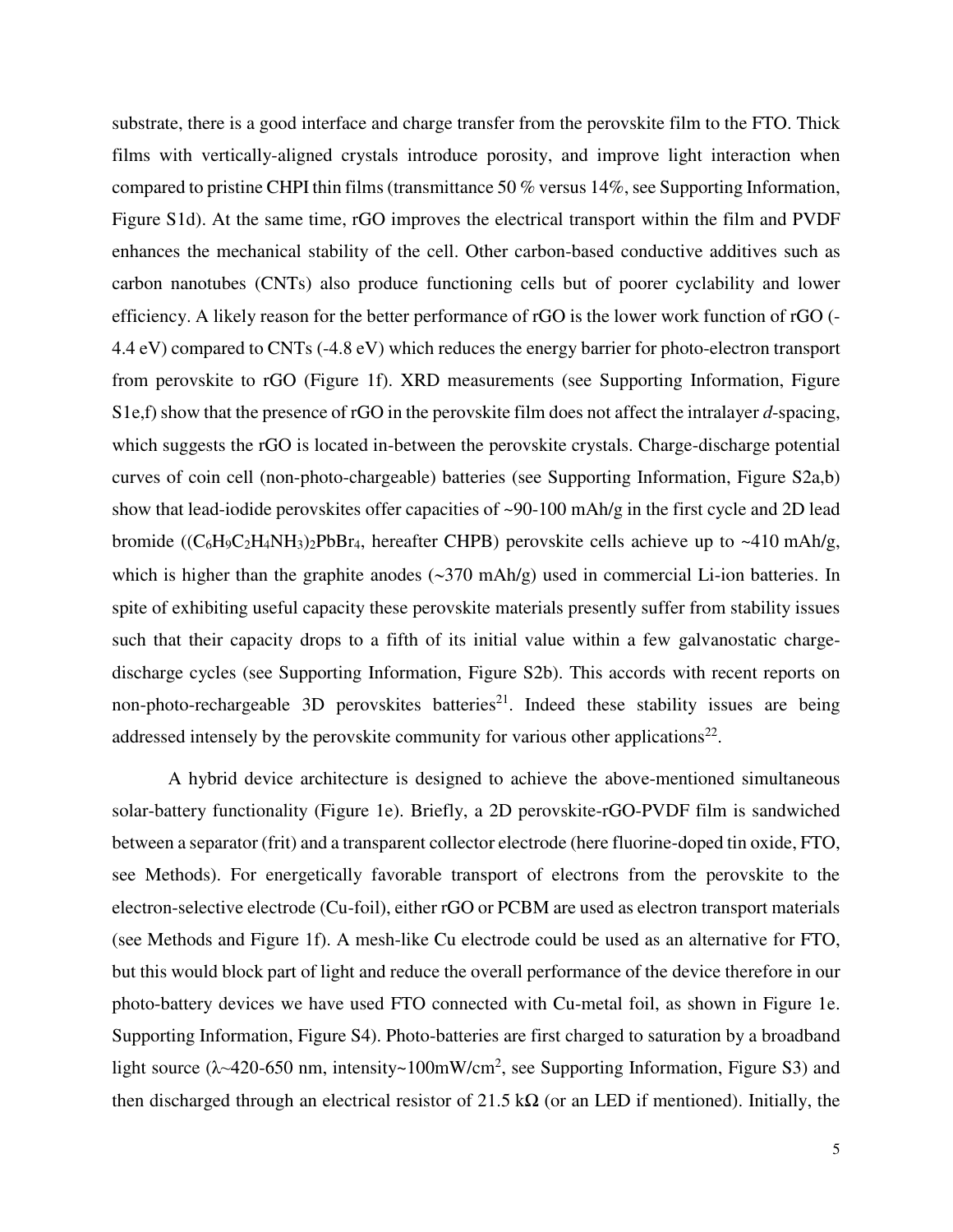photo-battery with PCBM as conducting additive (structure *B1*, see Methods), is photocharged up to 3.05 V and then discharged to 0.4 V. However, we found that below 1.4 V, the typical dark yellow color of the CHPI electrodes turns black (see Supporting Information, Figure S4a,b). To confirm that the change in colour is not due to lithiation of the FTO, it is replaced by graphene, but the colour change persists (see Supporting Information, Figure S5). Further, at low discharge voltages, *post-mortem* Fourier transform infrared spectroscopy (FTIR) suggests excessive electrolyte decomposition or solid electrolyte interphase (SEI) formation (see Supporting Information, Figure  $\text{SO}^{24,23,31}$ . Therefore, we limit the discharge voltage to 1.4V in what follows.



*Figure 2. Perovskite photo-battery performance and mechanism. a, Photograph of a 3V LED powered by a CHPI photo-battery after the 1st cycle of photo-charging. b, First photo-charge (broadband light 100 mW/cm<sup>2</sup> ) and discharge (dark, 21.5 kΩ load) voltage profile of a CHPIbased photo-battery. The inset shows further cycling of the photo-battery under similar conditions.*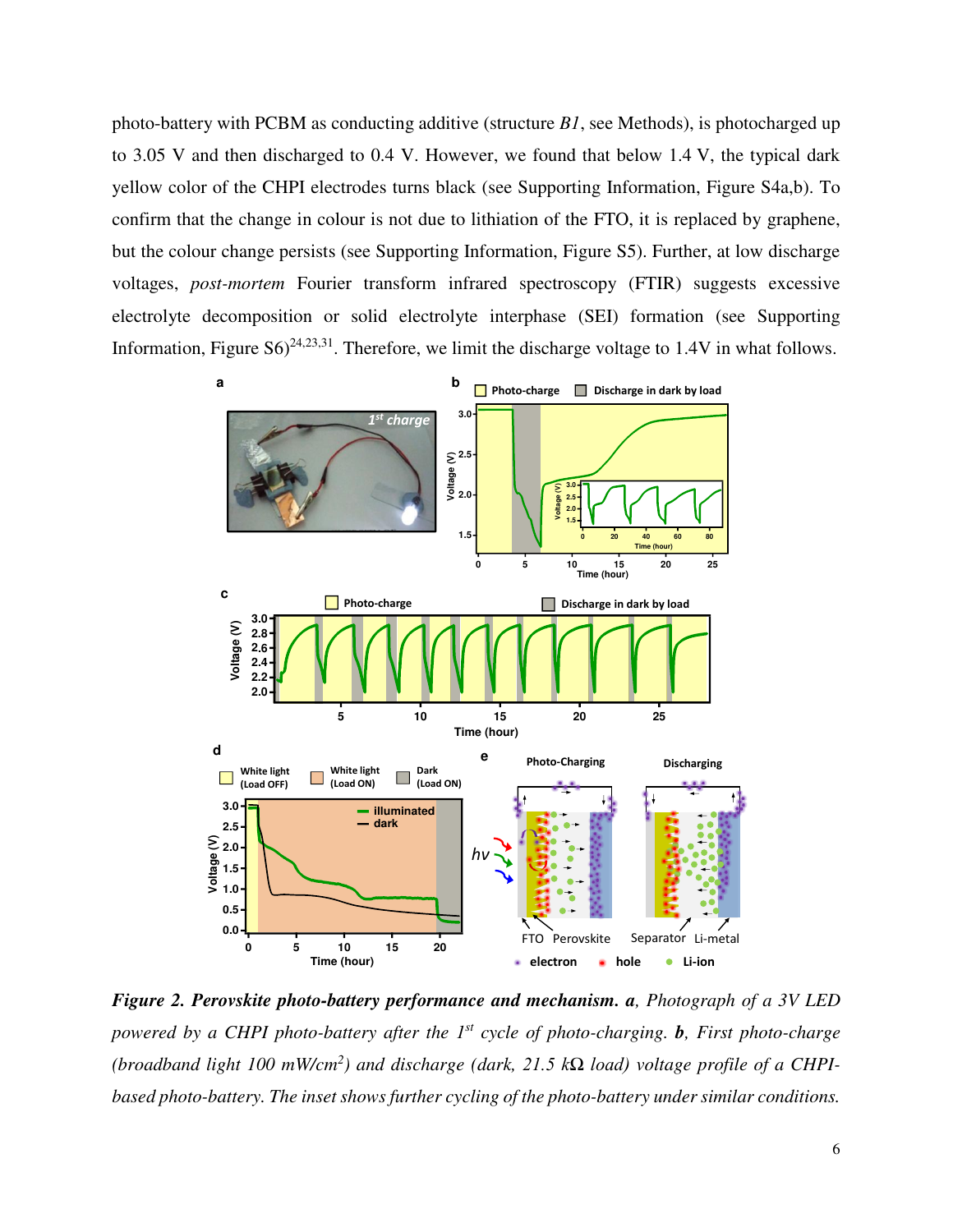*c, Photo-battery cycling over a limited potential range. d, Potential discharge curve for photobatteries in dark (black) and illuminated (green) conditions. e, Schematics of the photo-charge generation, transfer, and storage mechanisms in perovskite photo-batteries.* 

Figure 2 shows the photo-battery performance in more detail. First, we find that our fully lightcharged devices can power a commercial 3V white light LED (operating at electrical power of ~0.6 mW) for more than an hour (photograph Figure 2a and Supporting Information, Figure S7a). More energy can be stored by simply using larger area electrodes since the photo-battery perovskite electrode is insensitive to defects from scaling. Further, these photo-batteries can run over the span of a full week, which is encouraging in comparison to the lifetime of other perovskite systems<sup>25</sup>. Since the photo-batteries are charged with light and discharged over a resistor, the charge and discharge cycles are very different, and we estimate the Coulombic efficiency (CE) to be 17 % in the first galvanostatic charge-discharge tests in the full potential window. Further, we find a drop in voltage of less than 10% over a span of 13 hours for photo-charged batteries left in dark conditions (see Supporting Information, Figure S7b). When testing the devices between 3.0 and 1.4 V, good cyclability is achieved, with only a slight decay in the photo-charging potential (Figure 2b, with rGO conducting additive, see *B2* in Methods). When cycled between 2.95 and 2.0 V, no decay in the photo-charging potential is observed after more than 10 cycles. However, the capacity of the electrode shows some fading (Figure 2c), as expected based on the initial coin-cell results (see Supporting Information, Figure S2c). In what follows, we will investigate the storage and capacity fading mechanism in more detail. Next, two batteries (structure *B2*) are discharged through identical loads (21.5 kΩ) with the first battery in dark conditions and the second one illuminated (100 mW/cm<sup>2</sup>). As shown in Figure 2d, the latter maintains an overall higher output potential along with an almost two times longer discharge time from  $\sim$  3.0 to 1.4 V. Further, a plateau at  $\sim 1.1$  V is observed before stabilizing at 0.8 V. At this stage, the battery functionality is depleted, and the device relies only on photo-generated charge carriers (conversion efficiency,  $\eta \sim 0.034$  %). This is confirmed by the sudden drop to 0.2 V when the light is turned off after 19 hours (decay time ~14 mins, grey region in Figure 2d). This data further confirms the ability of *CHPI* to simultaneously operate as a battery and a photo harvesting material. Alternative photocharge/discharge curves in light and dark conditions are reported in Supporting Information, Figure S8.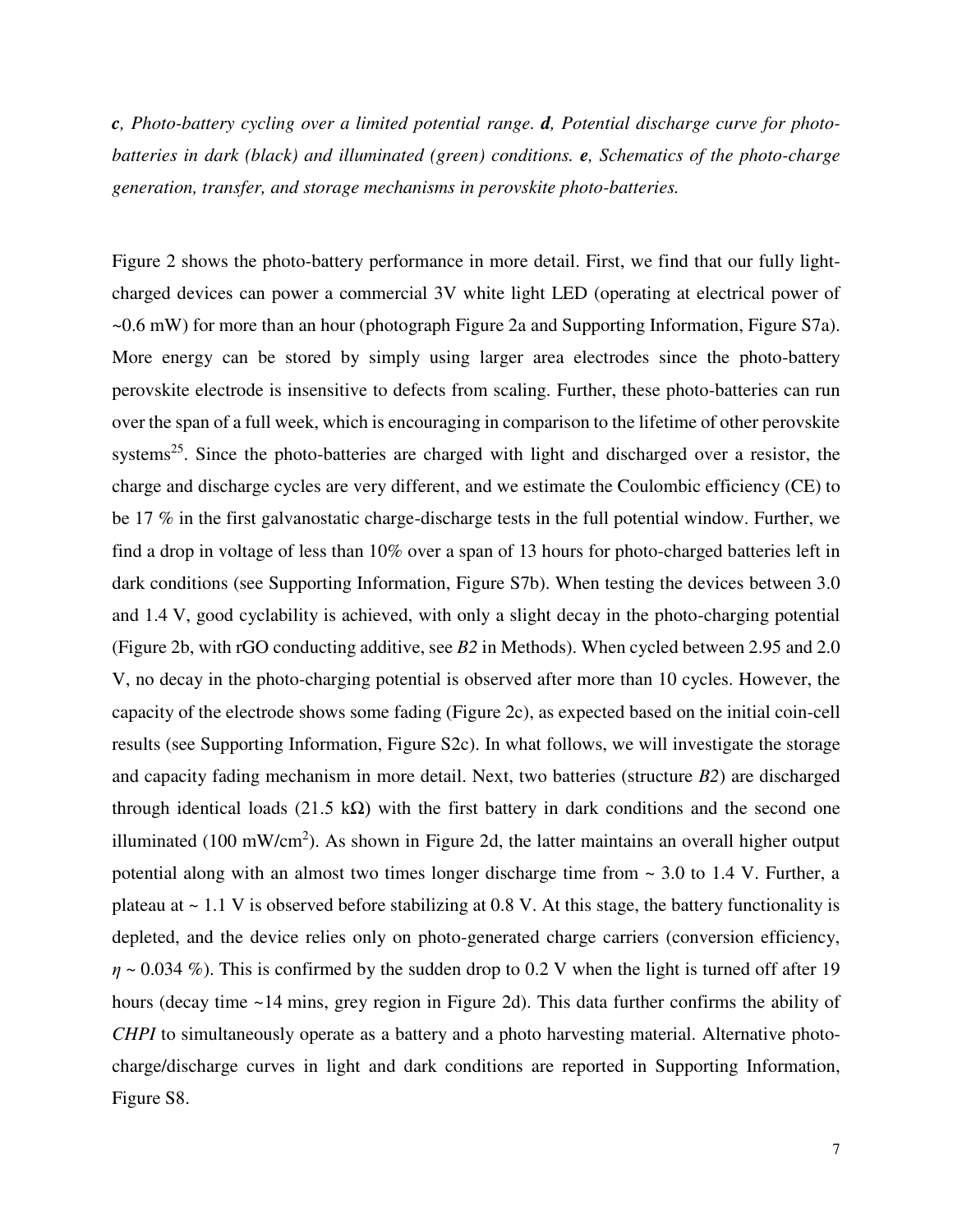

*Figure 3. In-situ measurements. a, In-situ confocal PL versus measured open circuit voltage while discharging through a resistive load (dashed arrows added to guide the eye). Insets show*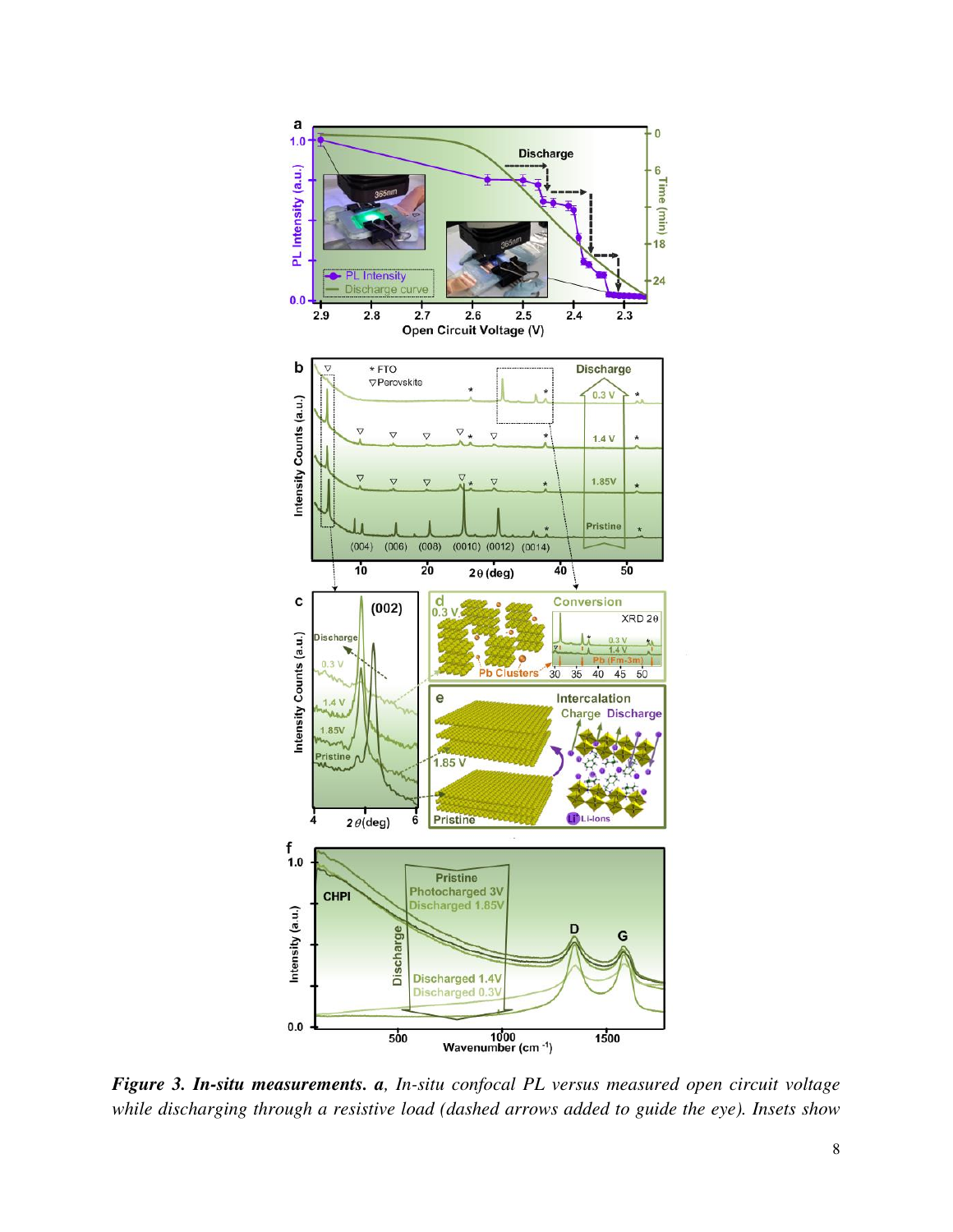*the PL response (λex~365nm LED source) of the photo-battery when photo-charged to 2.90 V (left) and after discharge to 2.26 V (right). b, XRD patterns of photo-battery electrodes (B2) discharged at different potential levels, with XRD of pristine CHPI thin film also added for comparison (shifted along y-axis for clarity). c, Close-up view of characteristic peak (002) of CHPI, showing a shift towards lower diffraction angle upon lithiation. d, Schematic representation of Pb-metal cluster formation in case of perovskite photo-battery electrode discharged to deep potential levels. Inset XRD spectra of electrode discharged to 0.3 V matches well with lead metal XRD peaks (space group: Fm-3m shown in orange). e, Layered crystal structure of CHPI illustrating increase in dspacing upon Li -ion intercalation between PbI6 octahedra. f, Micro-Raman spectra of CHPI electrodes at different discharge levels.* 

In what follows, we elucidate both the energy storage and the photo-charging mechanisms of these devices. As suggested in a recent report of DFT simulations of 3D organic-inorganic hybrid perovskite batteries, we believe that energy is stored in our 2D perovskites by a combination of an intercalation and conversion mechanism $32$ . We first study the storage mechanism at low discharge levels using *in-situ* confocal PL measurements  $(\lambda_{PL}$  518 nm, diode laser excitation source, λex ~ 447 nm, see Supporting Information, Figure S9). Figure 3a shows that the bright green PL of the photo-charged devices is quenched when discharging to 2.26 V, and the exciton PL intensity decreases non-linearly similar to the potential discharge curve (Figure 2d). These *in-situ* measurements suggest that the discharge process modifies the perovskite structure, which we investigate further by *post-mortem* X-ray diffraction (XRD) (Figure 3b). These measurements show a shift in the CHPI characteristic ( $002$ ) plane peak ( $2\theta$ ~5.2°) towards lower diffraction angles for electrodes discharged to 1.85 V or less  $(2\theta \sim 4.9^{\circ})$ . This implies that the *d*-spacing between the metal halide atomic interlayers increases from 17  $\AA$ , for pristine electrodes, to 18  $\AA$  when discharged to 1.85 V or lower. This expansion in the *d*-spacing suggests that Li-ions are inserted between the metal halide atomic interlayers<sup>32</sup>. The change in *d*-spacing during lithiation also suggest that photo-charging is not due to surface reactions but it is a bulk process taking place in the bulk of the perovskite. This Li-ion migration in CHPI can follow different paths (ionic radius  $\sim$ 0.76 Å), for instance through the spaces between lead halide octahedrons (>37 Å<sup>2</sup>) along the *c*axis of the triclinic unit cell of 2D-perovskite crystal<sup>28</sup> (see Figure 3c). This is similar to organic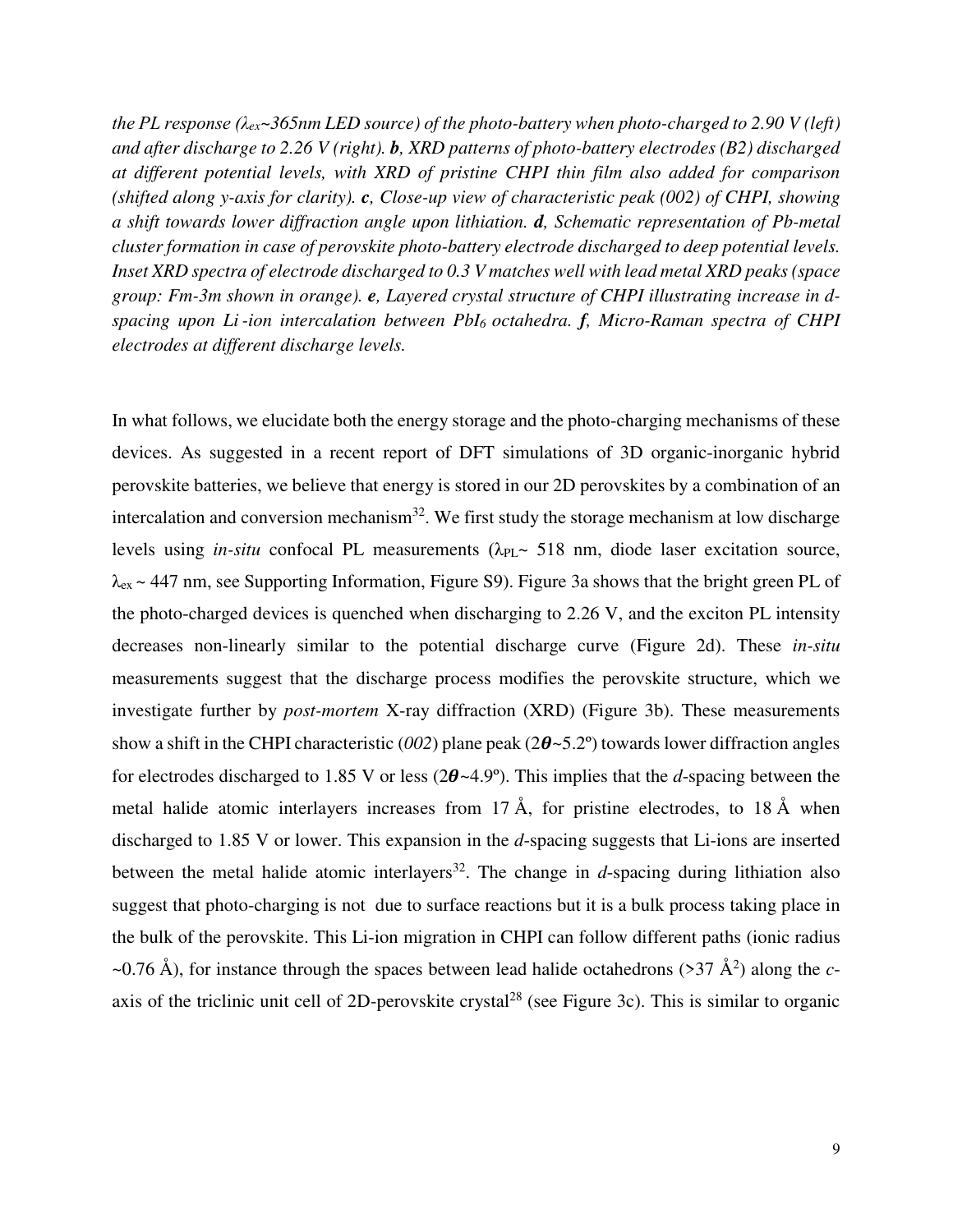moieties which travel between adjacent  $PbI_6$  octahedrons to form the 2D perovskites crystals<sup>29</sup> during initial intercalation of the organics into PbI2.

At voltages below 1.4 V, both the perovskite peaks disappeared both in the XRD patterns (Figure 3b) and Raman spectra (Figure 3f), indicating a more substantial change in the material structure. Further, at 0.3V new XRD peaks appear, which match well with Pb (space group *Fm-3m*, Figure 3d) and is likely the result of a conversion reaction similar to one suggested recently for 3D perovskites (Eqn  $1)^{32}$ :

$$
2Li + (C_6H_9C_2H_4NH_3)_2PbI_4 \to 2(C_6H_9C_2H_4NH_3I) + 2LiI + Pb (m)
$$
 (1)

During the photo charging process, the alternating 2D semiconducting inorganic and insulating organic monolayers act as potential wells and barriers respectively, resulting in electronic and dielectric confinement effects<sup>14–16</sup>, and generation of excitons upon illumination with photons exceeding the exciton energy  $(\lambda_x \sim 508$ nm). The photo-generated electrons are readily collected by the FTO electrode due to the energetically favorable landscape depicted in Figure 1f (perovskite/rGO (or  $PCBM$ )/FTO/Cu)<sup>15,26</sup>. These photo-electrons accumulate on the counterelectrode through the external circuit (Figure 2e, *photo-charging*), and we hypothesize that in the intercalation regime (low discharge), the photo-generated holes provide sufficient repulsion to drive Li-ions out of the perovskite matrix. This could then induce the photo-charging of the battery as sketched in Figure 2e. The blend of perovskite with rGO/PCBM provides extensive conducting pathways through grain boundaries and interfaces, however short carrier lifetimes (~200 ps) and short diffusion lengths (<100 nm) of electrons and holes in 2D perovskites mean most either recombine or are trapped<sup>27</sup>. At lower discharges in the conversion region, we also observe some recharging (see Supporting Information, Figure S4), which may be due some remaining intercalation effects, or due to the photo-generated holes reacting with the lithium iodide (LiI) to form  $Li^{\dagger}$ :

$$
2\text{Li} + 2h^+ \rightarrow 2\text{Li}^+ + \text{I}_2 \tag{2}
$$

The Li<sup>+</sup> is further reduced at the counter electrode by the accumulated photo-electrons (Li<sup>+</sup> +  $e^- \rightarrow$ Li), thus balancing the total generated photo-charge carriers and inducing photo-charging of the battery as sketched in Figure 2e. The capacity fading observed in the charge-discharge curves of the photo-batteries (see Figure 2b and c), is probably due to a number of different factors including possibly deterioration of the material morphology during charging and discharging, the formation of insulating solid-electrolyte-interfaces (SEI) and the formation of poorly-reversible lead metal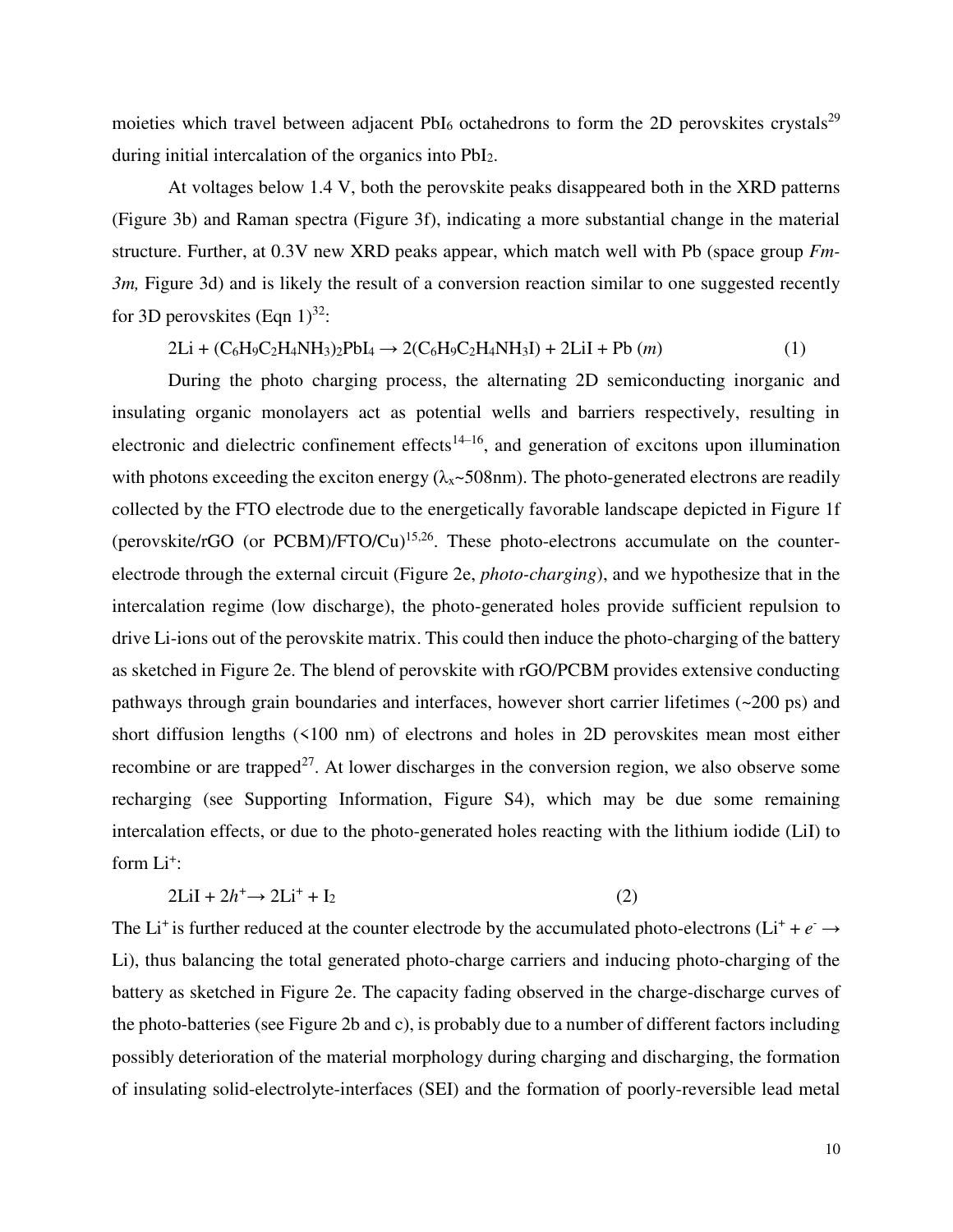$Pb(m)$  (see chemical reaction 1). The photo-inactive  $Pb(m)$  can alloy with Li to form Li<sub>x</sub>Pb  $(0 \le x \le 4.4)$  resulting in large volume increase, and likely cracking and crumbling of the material<sup>35</sup>. This results in the loss of electrical contacts and hinders the reversibility of the reaction with Li, hence causes further capacity fading. Nevertheless, our system is relatively stable compared to other solar-chargeable energy storage devices<sup>7,9,33,34</sup>, and further improvements are possible by replacing Pb in the perovskite structure with other metals, such as Sn, Bi to provide better battery cycling. We note changes in elemental composition of the perovskite (in both 2D and 3D perovskites) cause changes in the optical band gap, which will change the performance of the photo-battery. Perovskite photo-batteries with alternative compositions should follow similar energy storage mechanisms this may enable further device optimization. Overall, the above analysis underpins the unique capability of CHPI to combine both energy storage and photocharging mechanisms in the same material. This may lead to entirely new application domains for perovskites.

To date, batteries rely on external power sources to charge them. Our work demonstrates that highly photoactive 2D lead halide perovskites can simultaneously store energy and recharge by light. This paves the way for more compact integrated off-grid energy sources, which could profit in the longer term from fewer internal losses and lower weight than present separate solar cell/battery solutions. Our photo-battery devices already show efficiencies comparable to those of electrodes using mixtures of solar cells and batteries and storage capacities of 100 mAh/g. Further, these materials can be solution processed which leads to straight-forward scale-up strategies once more research is conducted to enhance their efficiency and stability.

## **EXPERIMENTAL SECTION**

#### *Methods*

*Materials*. The following chemicals were purchased from Sigma-Aldrich: Lead iodide (PbI<sub>2</sub>), lead bromide (PbBr2), hydroiodic acid (HI), hydrobromic acid (HBr), cyclo-hexyl-ethylamine (C6H9C2H4NH2), reduced graphene oxide (rGO), electrochemical grade propylene carbonate, ethylene carbonate, diethyl carbonate, N-methyl-2-pyrrolidone, polyvinylidene fluoride (PVDF) and metal foils (Al, Cu and Li). Polypropylene layers were purchased from Cell Guard. The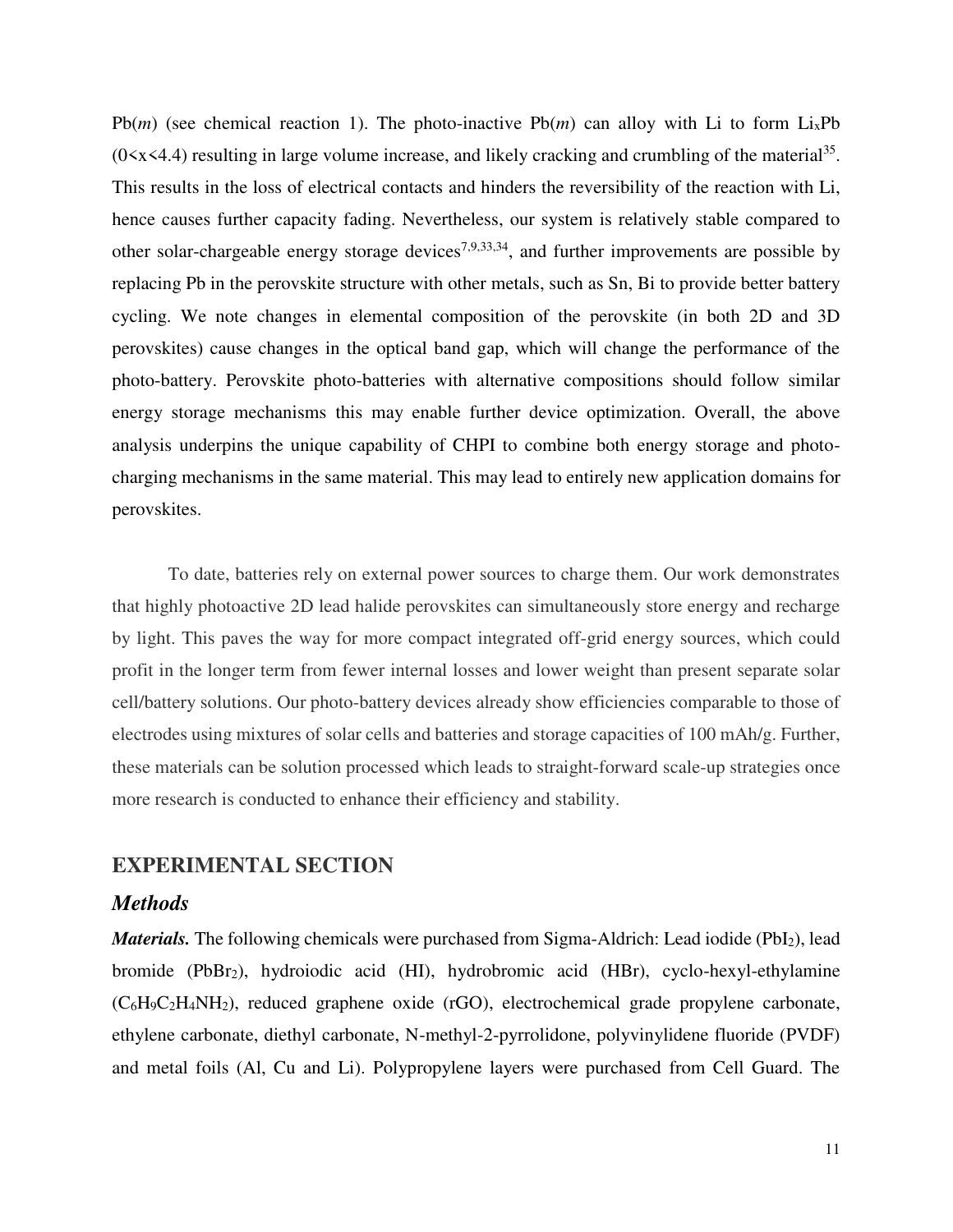phenyl-C61 butyric acid methyl ester (PCBM) of >99.5 % purity grade was purchased from Solenne B.V.

*Synthesis of perovskites.* The synthesis of 2D perovskite is performed by using a sol-gel method reported previously<sup>19,30</sup>. First  $(C_6H_9C_2H_4NH_3)X$  (X=I or Br) was synthesized from the mixture of 1:1 molar ratio of aqueous solutions of HX (HI or HBr) and cyclo-hexyl-ethylamine  $(C_6H_9C_2H_4NH_2)$  (100°C and stirring at 2000 rpm). The precipitate from the reactant solution is separated and then washed with diethyl ether. To synthesize 2D perovskites  $((C_6H_9C_2H_4NH_3)_2PbX_4)$ , stoichiometric amounts of  $(C_6H_9C_2H_4NH_3)X$  and corresponding lead halide (PbI<sub>2</sub> or PbBr<sub>2</sub>) were dissolved in N,N-dimethylformamide (DMF) (hereafter, the resultant compounds are referred to as CHPI and CHPB, respectively). Perovskite powder is extracted from the above prepared solution by drying overnight in a vacuum oven at 60 ºC.

**Preparation of electrodes.** Perovskite photo-battery electrodes were prepared by using different additives, rGO and PCBM. For both additives, lead halide perovskites are made following a similar recipe. 10 mg of rGO or PCBM is dissolved in 1 ml N-methy-2-pyrrolidone (NMP, in glove box) and sonicated for 1 hour. 85mg of perovskite is dissolved in the same solution and stirred overnight. Then, 5 mg of polyvinylidene fluoride (PVDF) binder is added followed by 2 hours of stirring. CHPI electrodes using PCBM/PVDF as additives are referred to as *B1* and rGO/PVDF as *B2* respectively. Both *B1* and *B2* were transferred in a glove box to prepare the electrodes. 60 µl of *B1* or *B2* is drop-casted on pre-cleaned and UV-ozone treated FTO substrates and left on a hotplate for drying overnight at 45 ºC. All devices are made on FTO substrates with an area of 1.0 cm x 1.5 cm.

*Fabrication of the photo-batteries.* Perovskite photo-batteries are assembled in an Ar filled glovebox. Al-metal foil and Li-metal foil (25µm) are stacked on stainless steel (SS) disks. Whatman borosilicate paper, soaked with  $1 \text{ M}$  LiPF<sub>6</sub> as electrolyte, is placed on Li-metal as a separator. On top of the separator, the perovskite electrodes with a Cu-foil extended electrode are gently flipped and covered with another glass slide (2.5 cm x 3.7 cm) to hold all layers together. Finally, the edges were sealed and clips were used to maintain the interfacial contacts between all components of device.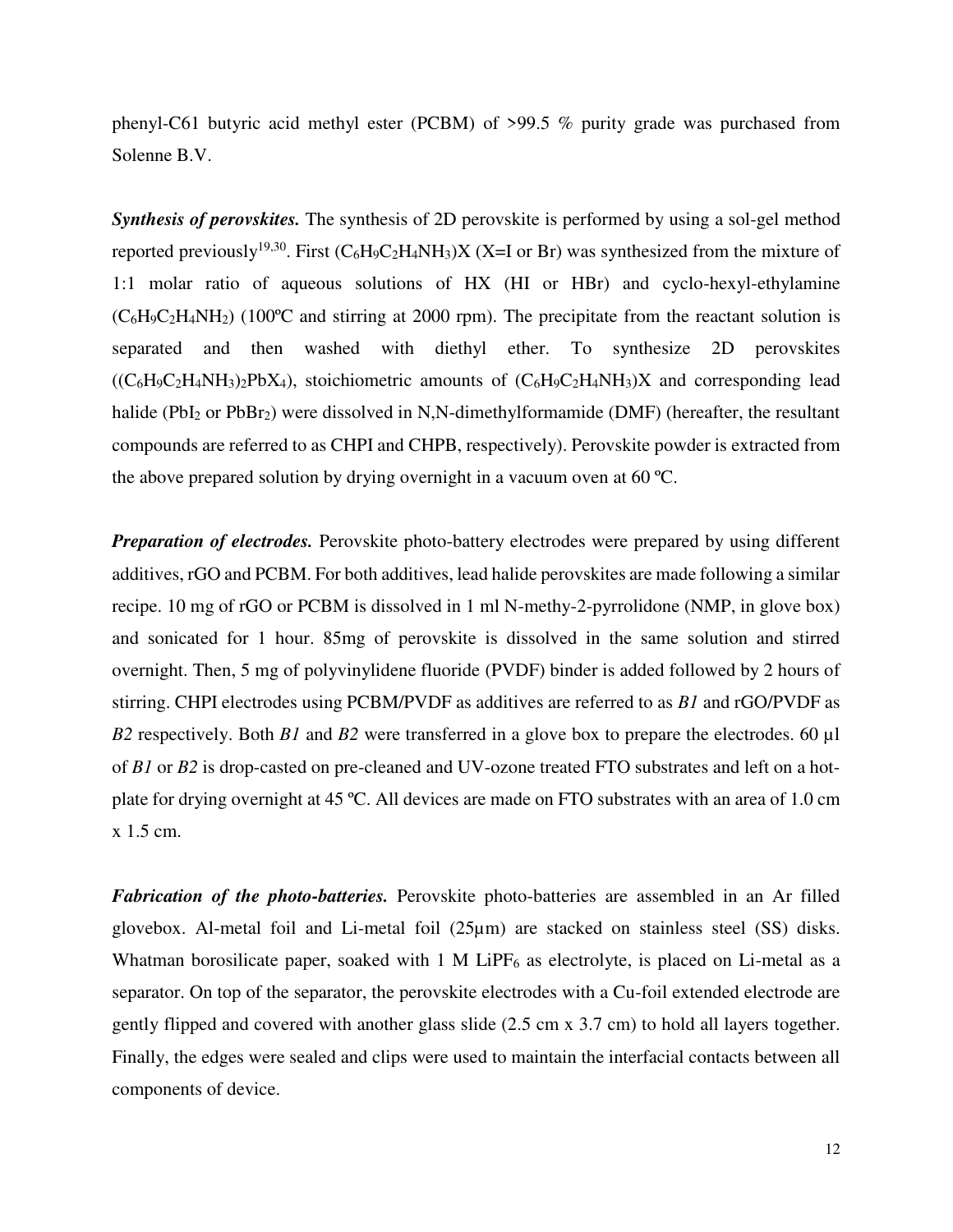*Characterizations.* All photo-battery measurements were performed in air by using a Biologic VMP-3 galvanostat. For photo-charging, an LED-based broadband (λ~420-650 nm, intensity~100mW/cm<sup>2</sup>) source is used for irradiation. Open circuit voltage (OCV) is measured to obtain the photo-charge and discharge potential curves. For discharge, the photo-battery is connected to either a resistor of 21.5 kΩ load or a commercial 3V white light LED. A 447nm diode laser is coupled to an Olympus BX-51 microscope for confocal PL measurements. For PL imaging, deep UV (300 nm, Thorlabs-M300L4) and UV (365nm, Thorlabs-M365L2) mounted LEDs are used. For *post-mortem* analysis, the photo-batteries are opened in an Ar-glove box and dried overnight at 40 ºC. The XRD measurement are performed on a Bruker D8, Raman on a Renishaw InVia Raman Microscope, and FTIR measurements on a Perkin Elmer Frontier.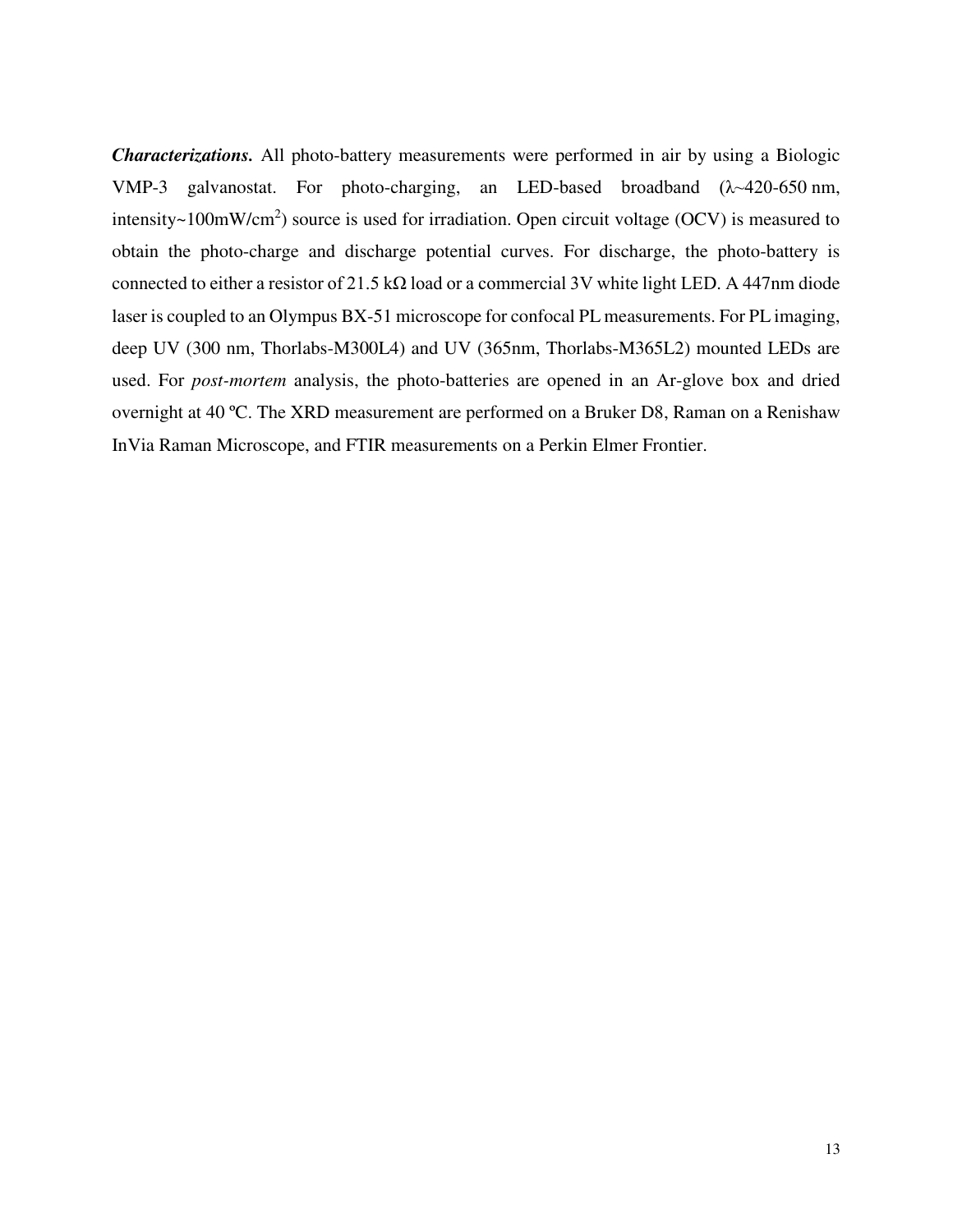## **ASSOCIATED CONTENT**

## **Supporting information**

The Supporting Information is available free of charge on the ACS Publications website at DOI:

## **AUTHOR INFORMATION**

#### **Correspondence Authors**

\*E-mail: [sa754@cam.ac.uk](mailto:sa754@cam.ac.uk)

\*E-mail: [mfld2@cam.ac.uk](mailto:mfld2@cam.ac.uk) 

## **Present Address**

S.A.: Centre for Nanoscience and Nanotechnology, Jamia Millia Islamia (A Central University), New Delhi, India 110025. E-mail: sahmad28@jmi.ac.in

## **Notes**

The authors declare no competing financial interest.

## **ACKNOWLEDGEMENTS**

Authors acknowledge support from Dr. A. Sadhanala, Optoelectronics Group, and Marie-Elena Kleemann, Nanophotonics Centre, for assistance with measurements. This work was funded by an ERC Starting Grant (HIENA -337739), ERC (LINASS, 320503), and EPSRC (EP/L027151/1).

## **REFERENCES**

- 1. Haight, R., Haensch, W. & Friedman, D. Solar-powering the Internet of Things. *Science***353,**124-125 (2016).
- 2. Ahmad, S., Copic, D., George, C. & De Volder, M. Hierarchical Assemblies of Carbon Nanotubes for Ultraflexible Li-Ion Batteries. *Adv. Mater.***28,** 6705–6710 (2016).
- 3. Vlad, A., Singh, N., Galande, C. & Ajayan, P. M. Design Considerations for Unconventional Electrochemical Energy Storage Architectures. *Adv. Energy Mater.***5,** 1402115 (2015).
- 4. Xu, J. *et al.* Efficiently photo-charging lithium-ion battery by perovskite solar cell. *Nat. Commun.***6,** 8103 (2015).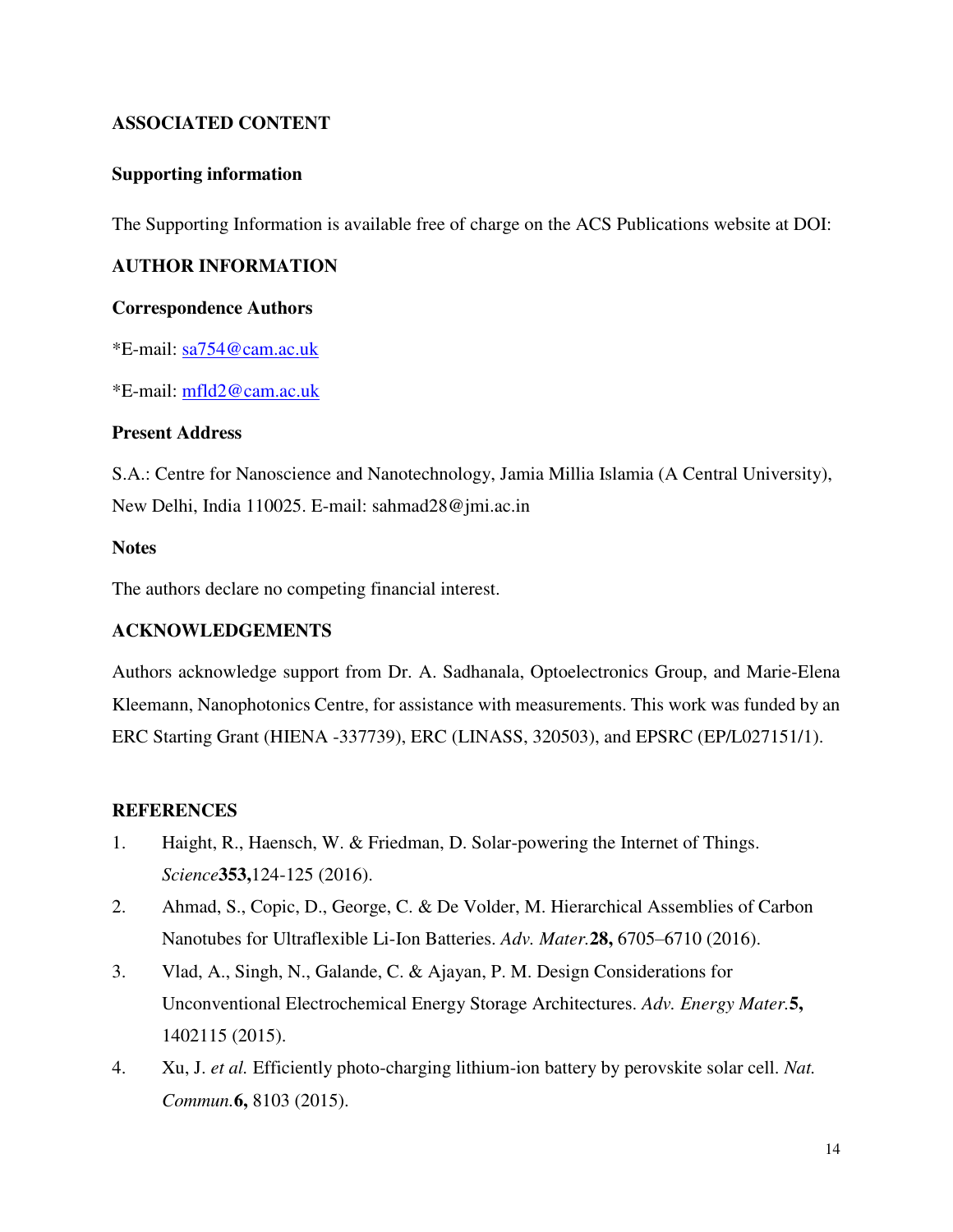- 5. Xu, J. *et al.* Integrated Photo-supercapacitor Based on Bi-polar TiO<sub>2</sub> Nanotube Arrays with Selective One-Side Plasma-Assisted Hydrogenation. *Adv. Funct. Mater.***24,** 1840– 1846 (2014).
- 6. Méndez, M. A., Peljo, P., Scanlon, M. D., Vrubel, H. & Girault, H. H. Photo-Ionic Cells: Two Solutions to Store Solar Energy and Generate Electricity on Demand. *J. Phys. Chem. C***118,** 16872–16883 (2014).
- 7. Miyasaka, T., Ikeda, N., Murakami, T. N. & Teshima, K. Light Energy Conversion and Storage with Soft Carbonaceous Materials that Solidify Mesoscopic Electrochemical Interfaces. *Chem. Lett.***36,** 480–487 (2007).
- 8. Thimmappa, R. *et al.* A Chemically Chargeable Photo Battery. *J. Phys. Chem. C***119,**14010-14016 (2015).
- 9. Paolella, A. *et al.*Light-assisted delithiation of lithium iron phosphate nanocrystals towards photo-rechargeable Li-ion batteries. *Nat. Comm.* 8, 14643 (2017).
- 10. Nguyen, O. *et al.* Shedding light on the light-driven lithium ion de- insertion reaction: towards the design of a photo- rechargeable battery. *J. Mat. Chem. A* (2017). doi:10.1039/c7ta00493a
- 11. Saliba, M. *et al.* Incorporation of rubidium cations into perovskite solar cells improves photovoltaic performance. *Science* (2016) (aah5557).
- 12. Akkerman, Q. A. *et al.* Strongly emissive perovskite nanocrystal inks for high-voltage solar cells. *Nat. Energy***2,** 16194 (2016).
- 13. Stranks, S. D. & Snaith, H. J. Metal-halide perovskites for photovoltaic and light-emitting devices. *Nat. Nanotechnol.***10,** 391–402 (2015).
- 14. Ishihara, T., Takahashi, J. & Goto, T. Optical properties due to electronic transitions in two-dimensional semiconductors (CnH2n+1NH3)2PbI4. *Phys. Rev. B***42,**11099-11107 (1990).
- 15. Ishihara, T. Optical properties of PbI-based perovskite structures. *J. Lumin.***60–61,** 269– 274 (1994).
- 16. Dou, L. *et al.* Atomically thin two-dimensional organic-inorganic hybrid perovskites. *Science***349,** 1518–1521 (2015).
- 17. Ahmad, S. *et al.* Strong photocurrent from 2D excitons in solution-processed stacked perovskite semiconductor sheets. *ACS Appl. Mater. Interfaces***7**, 25227–25236(2015).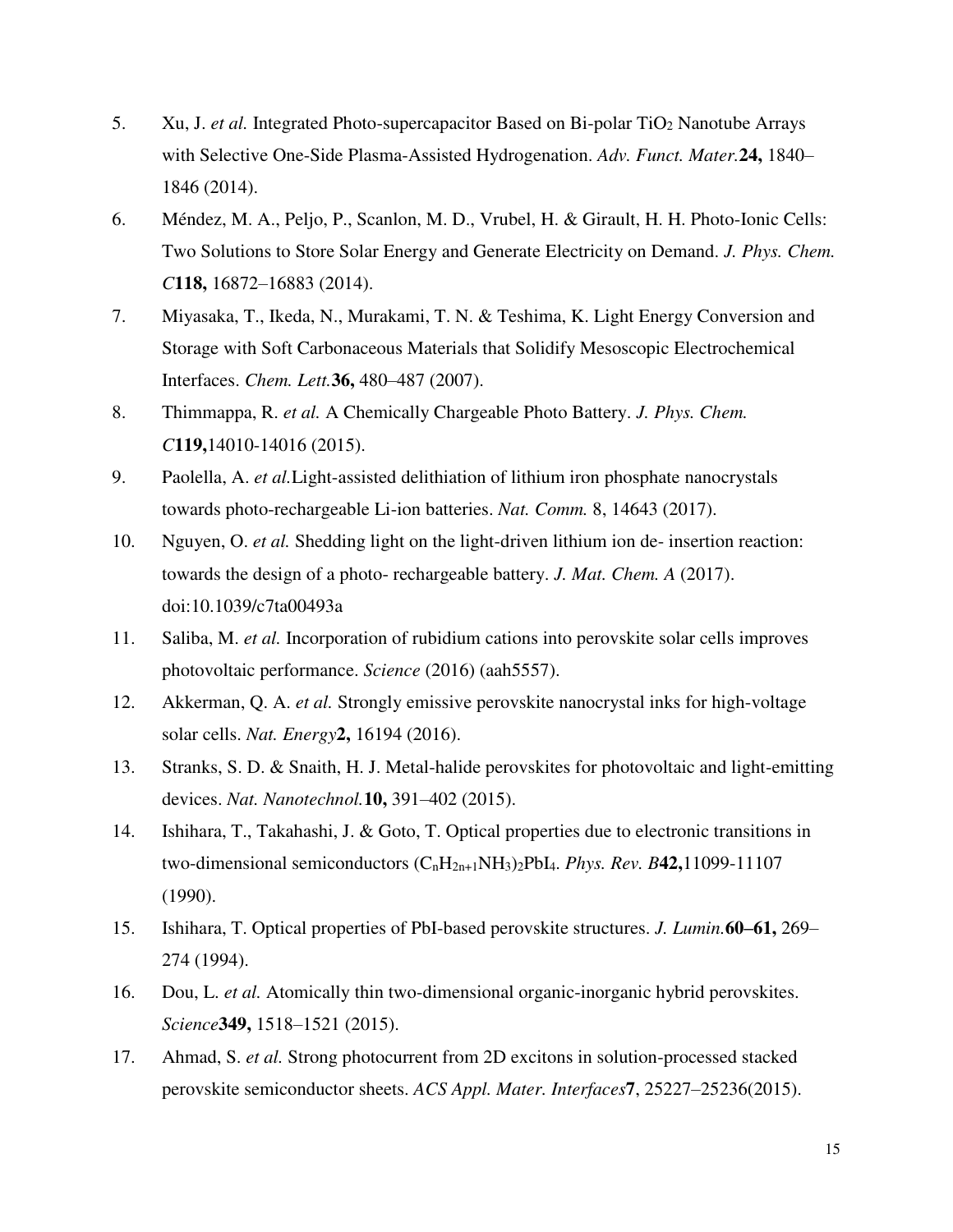- 18. Cao, D. H., Stoumpos, C. C., Farha, O. K., Hupp, J. T. & Kanatzidis, M. G. 2D Homologous Perovskites as Light-Absorbing Materials for Solar Cell Applications. *J. Am. Chem. Soc.***137,** 7843–7850 (2015).
- 19. Safdari, M. *et al.* Layered 2D alkyldiammonium lead iodide perovskites: synthesis, characterization, and use in solar cells. *J. Mater. Chem. A***4,** 15638–15646 (2016).
- 20. Ahmad, S. & Prakash, G. V. Strong room-temperature ultraviolet to red excitons from inorganic organic-layered perovskites,  $(R-NH_3)_2MX_4 (M=Pb^{2+}, Sn^{2+}, Hg^{2+}; X=I^-, Br^-)$ . *J. Nanophotonics* **8,**083892 (2014).
- 21. Xia, H.-R. *et al.* Hydrothermal synthesis of organometal halide perovskites for Li-ion batteries. *Chem. Commun.***51,** 13787–13790 (2015).
- 22. Tai, Q. *et al.* Efficient and stable perovskite solar cells prepared in ambient air irrespective of the humidity. *Nat. Commun.***7,** 11105 (2016).
- 23. Jiang, Q. *et al.* Electrochemical Doping of Halide Perovskites with Ion Intercalation. *ACS Nano***11,**1073–1079 (2017).
- 24. Cabana, J., Monconduit, L., Larcher, D. & Palacín, M. R. Beyond Intercalation-Based Li-Ion Batteries: The State of the Art and Challenges of Electrode Materials Reacting Through Conversion Reactions. *Adv. Mater.***22,** E170–E192 (2010).
- 25. Zhao, X. & Park, N.-G. Stability Issues on Perovskite Solar Cells. *Photonics***2,** 1139–1151  $(2015).$
- 26. Tsai, H. *et al.* High-efficiency two-dimensional Ruddlesden–Popper perovskite solar cells. *Nature***536,** 312–316 (2016).
- 27. Milot, R. L. *et al.* Charge-Carrier Dynamics in 2D Hybrid Metal–Halide Perovskites. *Nano Lett.***16,** 7001–7007 (2016).
- 28. Billing, D. G., Lemmerer, A. Poly[bis[2-(1-cyclohexenyl)ethylammonium] di-μ-iododiodoplumbate(II)]. *Acta Crystallogr. Sect. C Cryst. Struct. Commun.***62,** m269–m271 (2006).
- 29. Ahmad, S., Kanaujia, P. K., Niu, W., Baumberg, J. J. & Vijaya Prakash, G. In situ intercalation dynamics in inorganic-organic layered perovskite thin films. *ACS Appl. Mater. Interfaces* **6,** 10238–10247 (2014).
- 30. Mitzi, D. B. in Synthesis, Structure, and Properties of Organic-Inorganic Perovskites and Related Materials. *John Wiley & Sons, Inc.*, pp. 1-121 (John Wiley & Sons, Inc.).